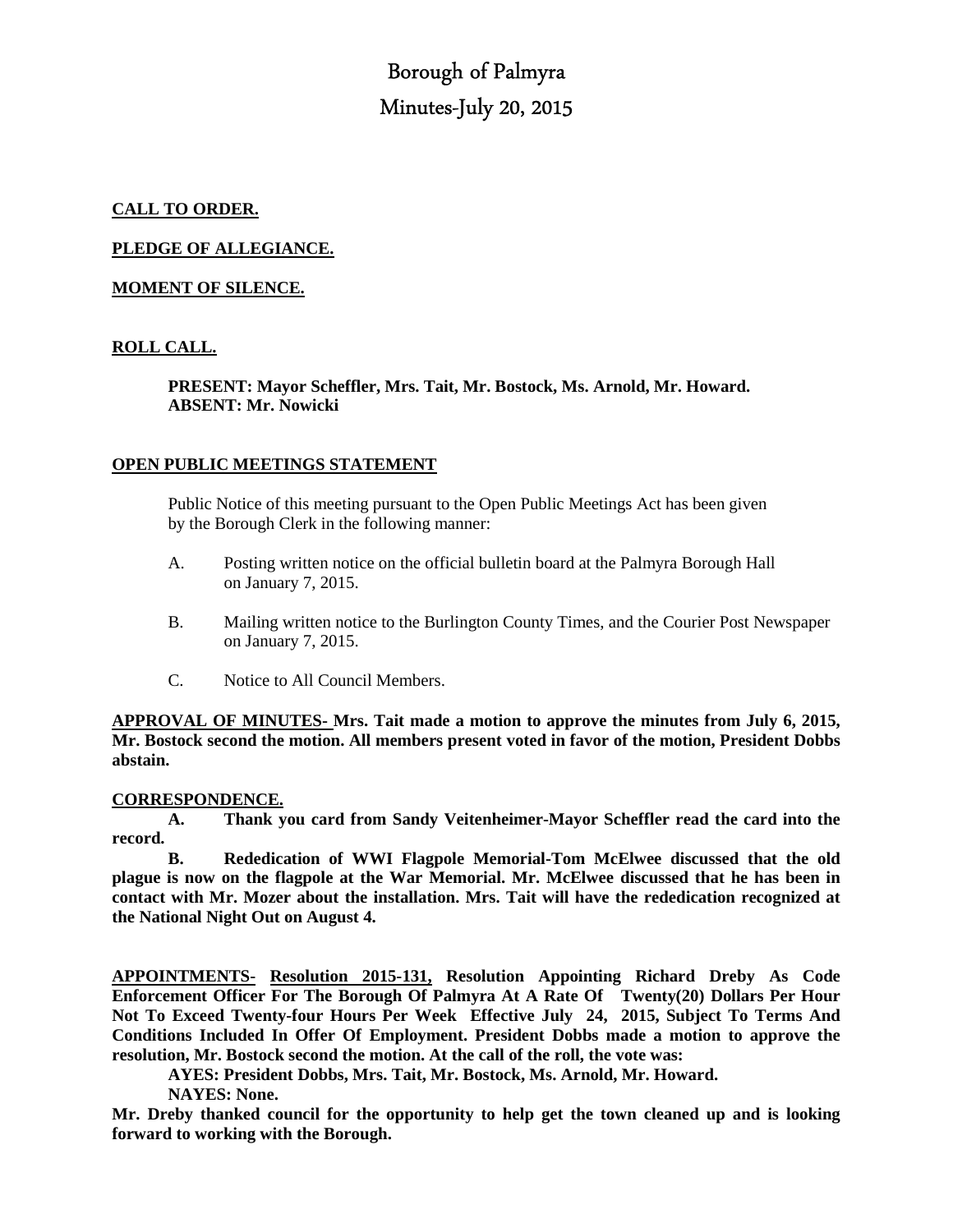### **PROFESSIONAL UPDATES.**

 **A. Environmental Resolutions-William Kirchner gave an update on the generator project for the community center and that he is hoping to award the contract at the September meeting. Mr. Kirchner informed council that the meeting for the neighbors around the South Broad Street project is on Thursday at 6:00 in the community center. On the agenda tonight there is a resolution to award the on-call contractor service. The bid is by line items and that the Borough will be able to call Neri's Construction for a price to perform a service and to see if it is more practical for them to do the work, then the Borough. The contract is not for large projects like the road construction, it will be for smaller work, like storm gutters or holes in roadway, etc. Mr. Kirchner discussed that ERI will be doing inspections of the Borough's sidewalk for compliance with the JIF's standards. Mr. Gural informed council that he still has not received the report from the Senior Walkability Project. Mr. Kirchner advised council that he will be unable to attend the first meeting in August.** 

### **ORDINANCES ON FIRST READING. (public hearing Aug. 17).**

 **A. Ordinance 2015-13, An Ordinance Of The Borough Of Palmyra In The County Of Burlington, New Jersey; Providing For Various Capital Improvements And Related Expenses In And For The Borough, Appropriating \$1,167,700 Therefor, Authorizing The Issuance Of \$1,109,315 In General Improvement Bonds Or Notes Of The Borough To Finance The Same. Mr. Gural explained that the ordinance authorizes the funding mechanism to encumber the debt. The ordinance does not approve any particular project and some projects may or may not be completed. Mr. Gural discussed that the smaller dollar amount projects are handled internally and that the large amount purchases are given to council for approval. Ms. Arnold discussed that she would like to see any purchase over \$15,000 go to council for approval before the purchase. Mr. Bostock made a motion to approve the ordinance on first reading, President Dobbs second the motion. At the call of the roll, the vote was:** 

 **AYES: President Dobbs, Mrs. Tait, Mr. Bostock, Ms. Arnold, Mr. Howard.** 

 **NAYES: None. The ordinance was adopted on first reading and will be heard on second and final reading after a public hearing on August 17th, 2015.** 

## **ORDINANCES ON SECOND READING.**

**A. Ordinance 2015-11, Ordinance Amending Chapter 215, Of The Code Of The Borough Of Palmyra Entitled Sewer. Mayor Scheffler explained that the main change is for mixed use commercial properties and that it also gives a credit if a property installs a separate water meter for each unit. Mrs. Tait made a motion to open the ordinance for the public hearing, President Dobbs second the motion. All members present voted in favor of the motion. No one from the public wishing to be heard, President Dobbs made a motion to close the public portion, Mrs. Tait second the motion. All members present voted in favor of the motion. President Dobbs made a motion to adopt the ordinance on second reading, Mrs. Tait second the motion. At the call of the roll, the vote was:** 

 **AYES: President Dobbs, Mrs. Tait, Mr. Bostock, Ms. Arnold, Mr. Howard.** 

 **NAYES: None. The ordinance was adopted on second reading and will take effect after publication according to law.** 

**B. Ordinance 2015-12, An Ordinance Amending Chapter 40 Personnel. Mayor Scheffler explained that this will remove the mandatory retirement age from the Palmyra code. President Dobbs made a motion to open the public hearing on the ordinance, Mr. Bostock second the motion. All members present voted in favor of the motion. No one from the public wishing to be heard, President Dobbs made a motion to close the public portion, Mrs. Tait second the motion. All members present voted in favor of the motion. President Dobbs made a motion to adopt the ordinance on second reading, Mr. Bostock second the motion. At the call of the roll, the vote was:** 

**AYES: President Dobbs, Mrs. Tait, Mr. Bostock, Ms. Arnold, Mr. Howard.**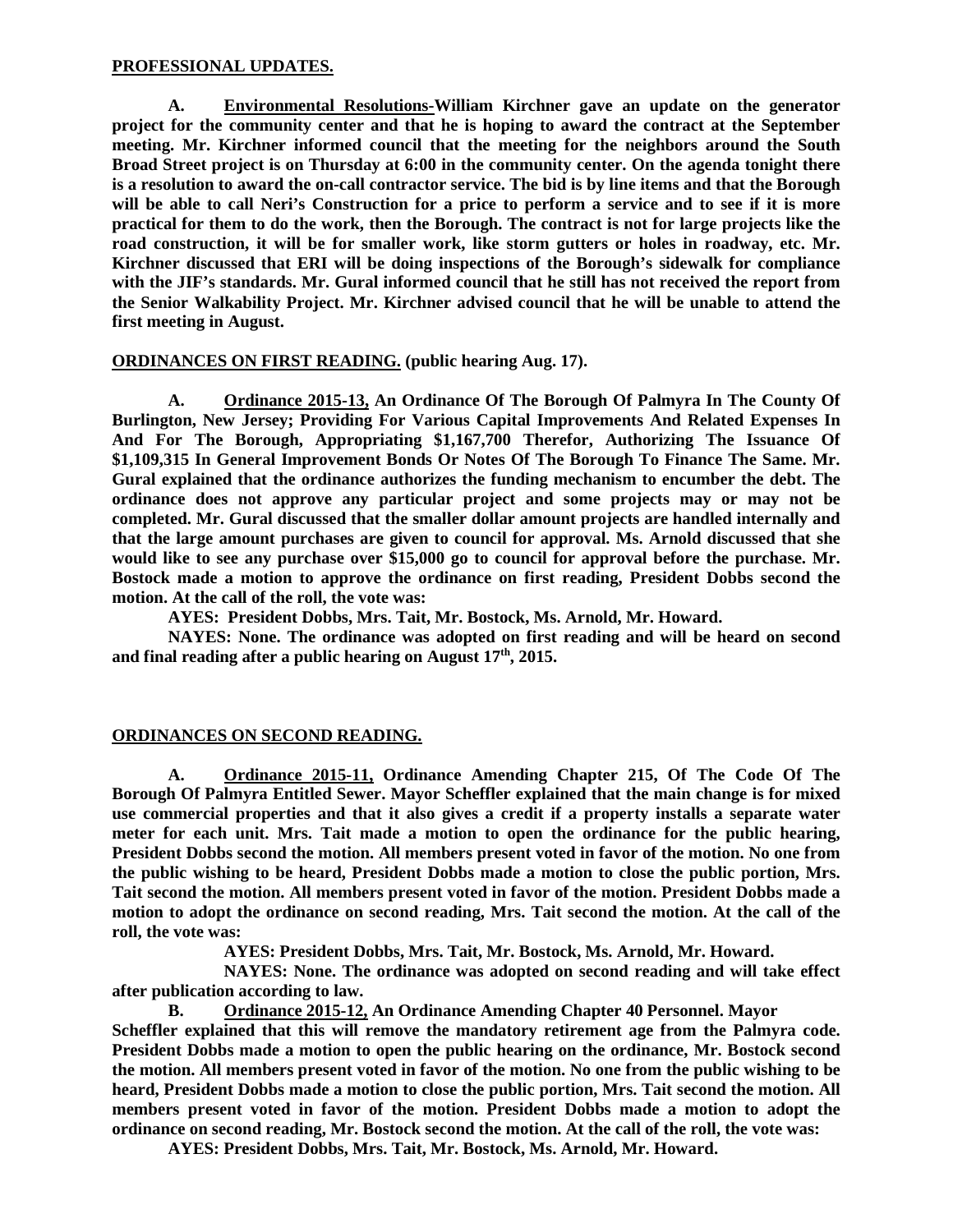**NAYES: None. The ordinance was adopted on second reading and will take effect after publication according to law.** 

**RESOLUTIONS. Consent Agenda- Resolution 2015-132-Resolution 2015-141 will be enacted as a single motion, if any resolution needs additional discussion it will be removed from the consent agenda and voted on separately. Mayor Scheffler read the titles into the record. Ms. Arnold inquired if the bill for the NJ State Association for Sergeants means that the Borough is promoting an officer to Sergeant? Mayor Scheffler replied that the police department is short a sergeant due to retirements and that this will move one of the existing officers to that rank. The Borough is not hiring an additional officer for this position. Mr. Bostock made a motion to approve the consent agenda, Mrs. Tait second the motion. At the call of the roll, the vote was:** 

 **AYES: President Dobbs, Mrs. Tait, Mr. Bostock, Ms. Arnold, Mr. Howard. NAYES: None.** 

**A. Resolution 2015-132, Resolution Awarding On-Call Contractor Services To Neri's Construction & Rental Inc.** 

**B. Resolution 2015-133, Resolution Of the Borough Of Palmyra, In The County Of Burlington, New Jersey, Authorizing The Sale Of \$11,675,000 Principal Amount Of General Obligation Bonds, Series 2015 Consisting Of \$9,830,000 General Capital Improvement Bonds And \$1,845,000 Sewer Utility Bonds; And Authorizing Other Matters Relating Thereto.** 

**C. Resolution 2015-134, Resolution Authorizing The Mayor To Sign A Shared Service Agreement Between The Borough Of Palmyra And The Board Of Chosen Freeholders Of The County Of Burlington.(BC Central Communications).** 

**D. Resolution 2015-135, Resolution Authorizing Liquor License Renewal For The 2015-2016 Year.** 

**E. Resolution 2015-136, Resolution Awarding Contract To Eastern Environmental LLC For The 2015 Tree Maintenance Contract.** 

**F. Resolution 2015-137, Resolution Approving The Grant Management Plan For A Small Cities Housing Rehabilitation Grant.** 

**G. Resolution 2015-138, Resolution Adopting The Citizen Participation Plan Developed By The Small Cities CDBG Program.** 

**H. Resolution 2015-139, Resolution Authorizing The Borough Of Palmyra To Apply To The NJ Department of Community Affairs (NJDCA) For A Small Cities Housing Rehabilitation Grant Of Approximately \$100,000 To Carry Out A Program To Address Code Violations In Homes Of Low And Moderate Income Residents.** 

**I. Resolution 2015-140, Resolution Adopting Rehabilitation Assistance Policy And Procedures Manual.** 

**J. Resolution 2015-141, Resolution Authorizing The Payment Of Bills For The Month Of June-July, 2015 In The Amount Of \$1,510,563.35.** 

## **DISCUSSION ITEMS.**

**A. National Foundation For Women Legislators Annual Conference-Oklahoma City-9/11-9/15, 2015. Ms. Arnold discussed that she had received an email for the National Conference and that is a non-partisan event. Mayor Scheffler discussed that she has been invited and never attend the conference, due to work. Ms. Arnold discussed getting some help with the cost of the conference, but that you have to apply to attend before any assistance is given.** 

 **B. AGRIP Governance and Leadership Conference-Chicago-10/4-10/7, 2015-Mr. Gural explained that this conference is through the JIF program and that they will pay for him to attend.** 

**C. Burlington County Municipal Parks Program. Mr. Gural informed council that the Parks grant is available again and that he is looking for suggestions for the grant. It has to be a park that is actively used for activities. The War Memorial may not qualified, but that he and Mr. Gerkens are looking into it. The grant may cover improvement along the waterfront where there are two benches now. Mrs. Tait inquired if the grant funds could be used for the wall at the River**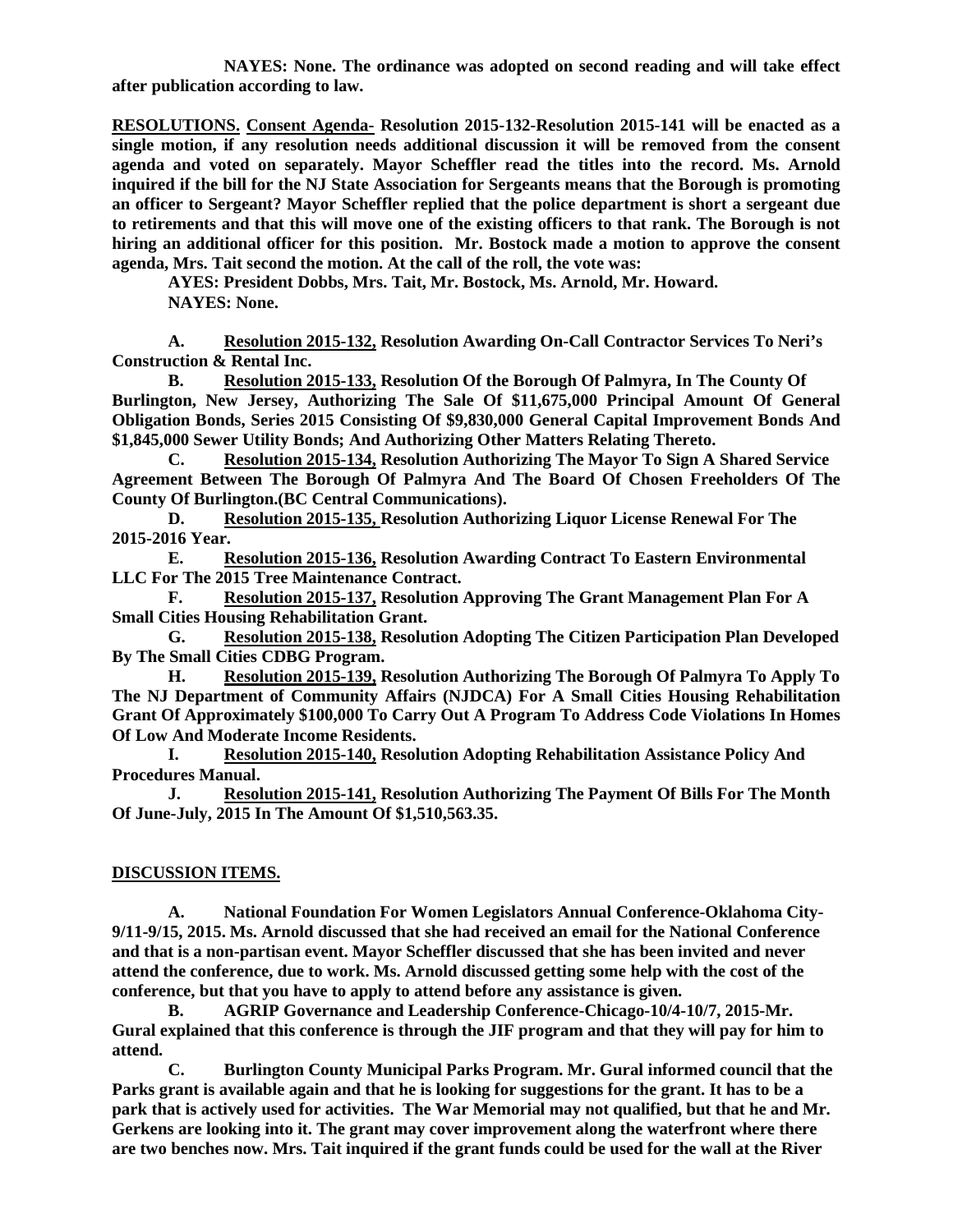**that needs dirt. Mr. Gural explained that it would require a waterfront permit that takes a long time to acquire and is very expensive. The grant will not cover the permit cost.** 

### **ADMINISTRATOR REPORT.**

 **A. Landlord litigation-Mr. Gural reported that the dismissal has been filed with the Judge.** 

 **B. Community Center Fire Alarm Panel Replacement. Franklin alarms has been unresponsive to the Borough and the alarm in the center just goes off, the price to replace it could cost around \$20,000.** 

 **C. Real Property Assessment Demonstration Program. (Monmouth County)-Mr. Gural explained that there was strong support for not passing this project throughout the county. The tax assessors will vote on this in September, but right not it looks like a dead issue.** 

 **D. Stop Signs-there are several locations that have been reported that need a stop sign. Mr. Gural would like to have Mr. Kirchner of ERI start the process.** 

 **E. Tri-Boro Vets Property-Final Judgment has been recorded. Mr. Rosenberg discussed that he understands that it is the intention of council to consolidate the lots into one lot. Mr. Gural explained that the Land Use Board approved the necessary bulk variances for a buildable lot. Resolution 2015-142, Resolution Authorizing The Consolidation Of Lots 10 And 11 In Block 127 Into One Consolidated Parcel. President Dobbs made a motion to approve the resolution, Mrs. Tait second the motion. At the call of the roll, the vote was:** 

 **AYES: President Dobbs, Mrs. Tait, Mr. Bostock, Ms. Arnold, Mr. Howard. NAYES: None.** 

 **F. Proposed Fence and Porch-setback Ordinances-Mr. Gural discussed that at the Land Use Board meeting the board agreed with the fence suggestions and that Mr. Hirsch, Land Use engineer has some comments that he would like to suggest before council does the ordinance.** 

 **G. Tony's Barbershop-held** 

 **H. Security Cameras-the bond ordinance from 2014 and also the ordinance introduced tonight have funds available for the purchase of security cameras for Borough Hall, Legion Field and the Community Center. Chief Pearlman is interviewing various companies. The cameras would only be available for view in the police department and administrator's office.** 

 **I. Cell Tower-RFP's-Mr. Gural will be issuing new RFP's requesting proposal from vendors for consultation on the tower and also for RFP's for rental inspectors.** 

 **K. FOB reader at Community Center-Mr. Gural explained that the key fobs will work on the Community Center doors shortly and that not everyone will have access to it. The key fobs can be programmed separately for each person. Mrs. Tait discussed that the panic bar on the key fob door at the center cannot be locked open and that organizations are propping it open. Mr. Gural explained that no one should be propping doors open and that the middle doors can be left unlocked. The system will give flexibility for the door to be open and closed at different times.** 

 **L. Fourth Street One Way request-there has been discussion from the school to make the section of the street a one way for better traffic flow. The school should make a formal request to the Borough.** 

 **M. Mr. Gural informed council that the county set the tax rate today and tax bills will be mailed by the end of the month.** 

## **COMMITTEE REPORTS.**

**Youth and Recreation. - Mr. Howard reported that so far 100 kids have express interest in a basketball league at the community center. There is also going to be a mini-camp for basketball. Mr. Howard explained that he is working with PAL-RIV on forming the basketball league. They are also working on getting the volunteers and coaches backgrounds checks.** 

**Board of Education/Construction-Ms. Arnold reported that the school is interviewing for principals. She had attend a meeting about the Route 130 bike and pedestrian safety. Ms. Arnold discussed that the sign ordinance is being finalized.** 

**Public Events-Mrs. Tait reported that the summer programs at the community center have started and that tomorrow night's movie will be inside at the center due to the high heat. National Night**